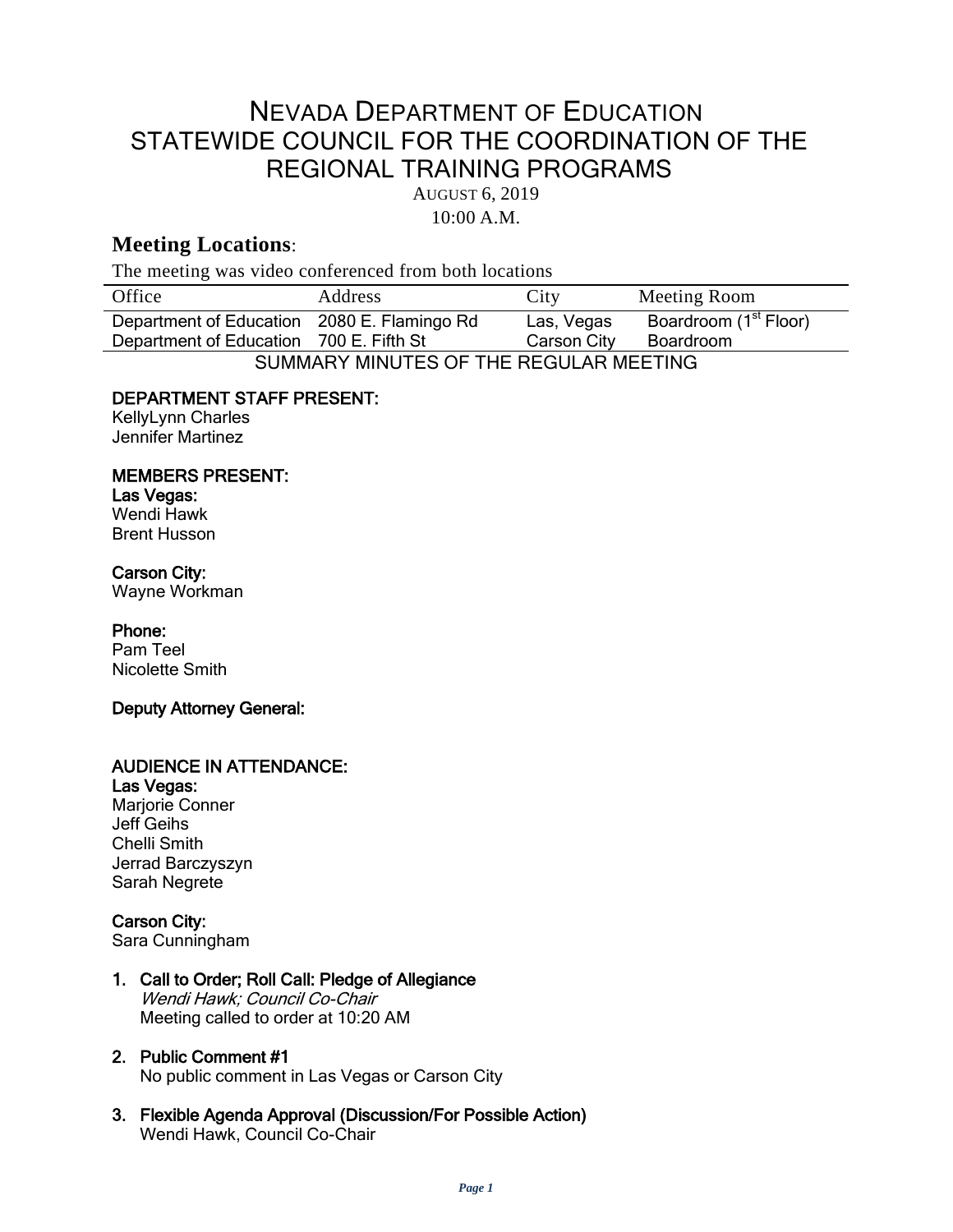### 4. Motion to approve a flexible agenda Wayne

- Member Wayne Workman moved to approve a flexible agenda
- Member Brent Husson  $2^{nd}$  the motion
- All in favor
- Motion passes at 10:23 AM

#### 5. Approval of Prior Meeting Minutes for January 8, 2019; February 11, 2019; and May 7, 2019

(Information/Discussion/Possible Action)

Wendi Hawk; Council Co-Chair

# Motion to approve the minutes from the previous meetings

- Member Wayne Workman moved to approve a flexible agenda
- Member Brent Husson  $2^{nd}$  the motion
- All in favor
- Motion passes at 10:25 AM

### 6. Nevada Department of Education Updates (Information/Discussion)

KellyLynn Charles, NDE Education Programs Professional for Office of Educator Development & Support

- KellyLynn Charles welcomes Jennifer Martinez to the Department. Reminds everybody to state your name for the record when speaking.
- RPDP budgets increased for salary increases.
- Department is hosting a Power By Teach to Lead Summit in October focusing Social Emotional and Academic Development and Multi-Tiered Systems of Support.
- AB276 created an Advisory Task Force on Teacher Retention and Recruitment.

### 7. FY19 Budget Amendments (Information/Discussion/Possible Action)

Sara Cunningham, Director, NWRPDP; Chelli Smith, Director, SNRPDP; and Sara Negrete, Director, NNRPDP

#### Motion to approve the FY20 Budgets

- Member Brent Husson moved to approve a flexible agenda
- Member Nicolette Smith  $2^{nd}$  the motion
- All in favor
- Motion passes at 10:26 AM

#### 8. Annual Reports of the Regional Professional Development Training Programs (Information/Discussion/Possible Action)

Sara Cunningham, Director, NWRPDP; Chelli Smith, Director, SNRPDP; and Sara Negrete, Director, NNRPDP

Pursuant to NRS391A.190, the Council will review the RPDP's Annual Reports and incorporate any recommended revisions. Possible action may include providing feedback and approval of Annual Reports.

Member Workman pointed out how amazing it was as he read through all three of the reports. The surveys that they provide for those receiving the Professional Development and Training, it's on a 5-point scale and on every single item in every single region, it came back as 4.5 or higher. That is unheard of in any scale that you do. He commended our Directors and Training Staff for all of the work that they do. And with that, he motioned to approve the Annual Reports.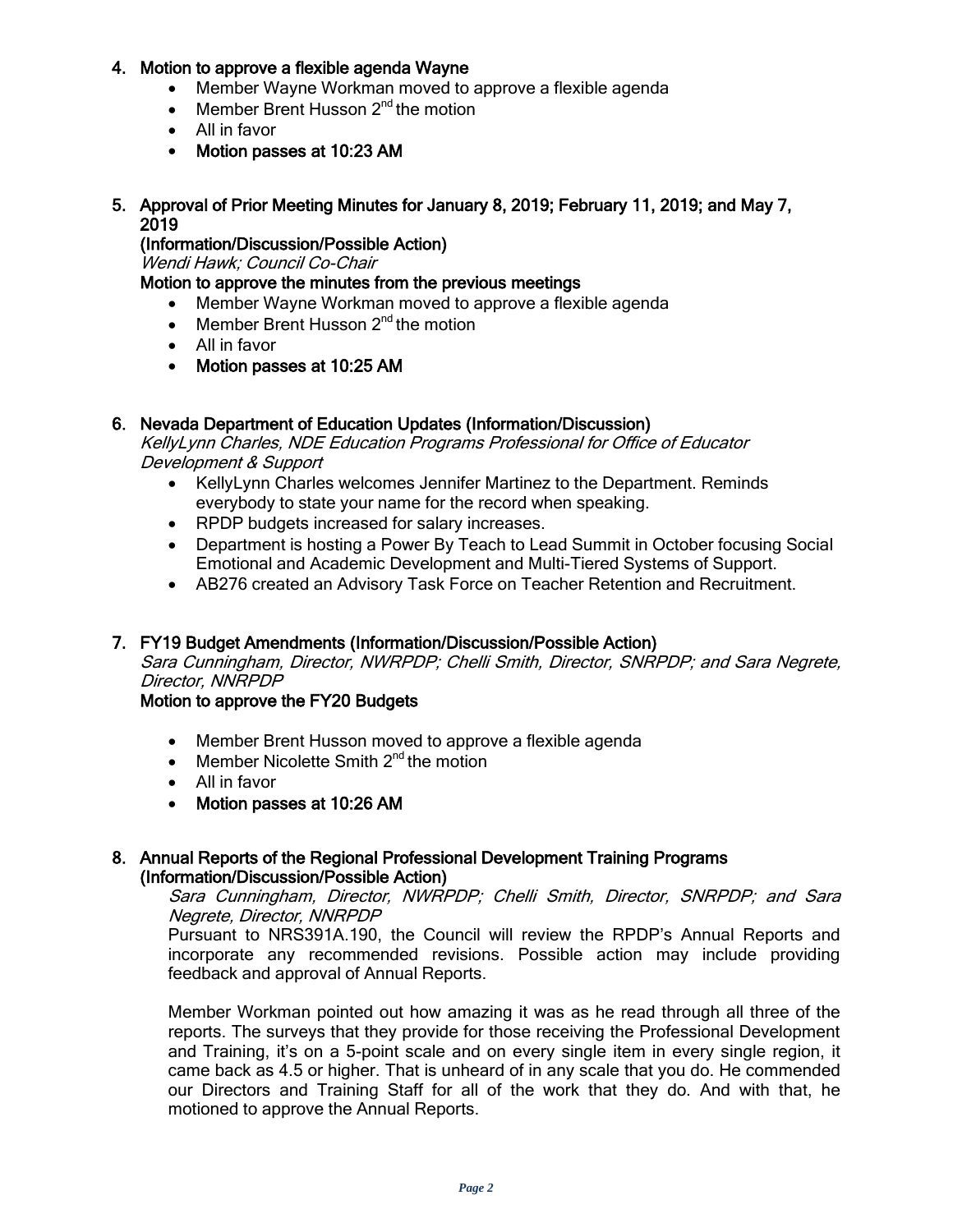Dr. Hawk also commented that she really liked the graphs that indicated what categories that they were getting the professional development. She liked to see it visually in the graphs of how diverse and what peoples need were and how each County was different in what they were looking for and the services that they provided. They were excellent and very well done.

- Member Wayne Workman moved to approve the annual reports
- Member Brent Husson  $2^{nd}$  the motion
- All in favor
- Motion passes at 10:28 AM

Quorum was lost

#### 9. Early Learning Professional Development Council Concept (Information/Discussion/Possible Action)

Patti Oya, NDE Director of the Office of Early Learning and Development

Members will hear a presentation on the concept of an Early Learning Professional Development Council through the use of federal funds. Possible action may include providing feedback and suggestions

Patty Oya, Director of Early Learning Childhood Development, gave a little background that their office receives federal childcare and development funds from the welfare division and the primary purpose of those funds is to provide childcare subsidies to low income families. The portion of the funds that they get is a set aside of federal dollars that goes to improve quality of childcare programs and access to quality programs for families. In the past they have done lots of trainings with these funds and professional development. Childcare licensing requires by clock hours, about 21 hours per year for childcare providers to continue to work. They are trying to build on that and have more in depth training for those providers. Their idea was to do similar RPDP's to align with the current K-12 ones that are already established; but will be slightly different. She wants to get feedback on their ideas and concepts. The three operational areas they are thinking of are Clark, Washoe, and the Northeast. They would require a budget, an annual report, a 3-year plan, needs assessment by location aligned with the early childhood Core knowledge system. They would also provide training as determined by their needs assessment and training evaluations. They really want to focus in on children from birth. Funding will be contracted directly to a selected agency or agencies, depending on the RFP Process they would do request for proposal process. They would not require a governing board because there will be standing agencies and they would have their own board. They would have them report to the Nevada Early Childhood Advisory Council. They would track the trainings and they have a separate approval system, which is the Nevada Registry System and they will continue to approve the trainings. They bring in National experts like 0 to 3 to provide train the trainers. It costs them a lot of money, but it is high quality professional development opportunities for trainers in the State. But what they don't know is once they have trained about 15 trainers, are they going out and providing that training and maintaining the quality level of training. or are they leaving the field and now we have run out of trainers? This process is something that they cannot track. The Registry System can track how many trainings in general the State has offered, but not in that kind of detail for the series of trainings. They have been focusing on having series of trainings instead of the 2 hours only trainings. They have been working with TNTP Agency in Nevada to develop an Administrator training for them. They want to promote these higher-level trainings for Directors or Administrators of Early Childhood Programs. They would also expect this group to explore the idea of ECE Credentials or endorsements, and the collaborations would look very different from your RPDP Centers. On their staff they have a new Education Programs Professional that focuses on work force development. They have the Registry that does all of the trainer and training approval and then the Teach Scholarships that work closely with the higher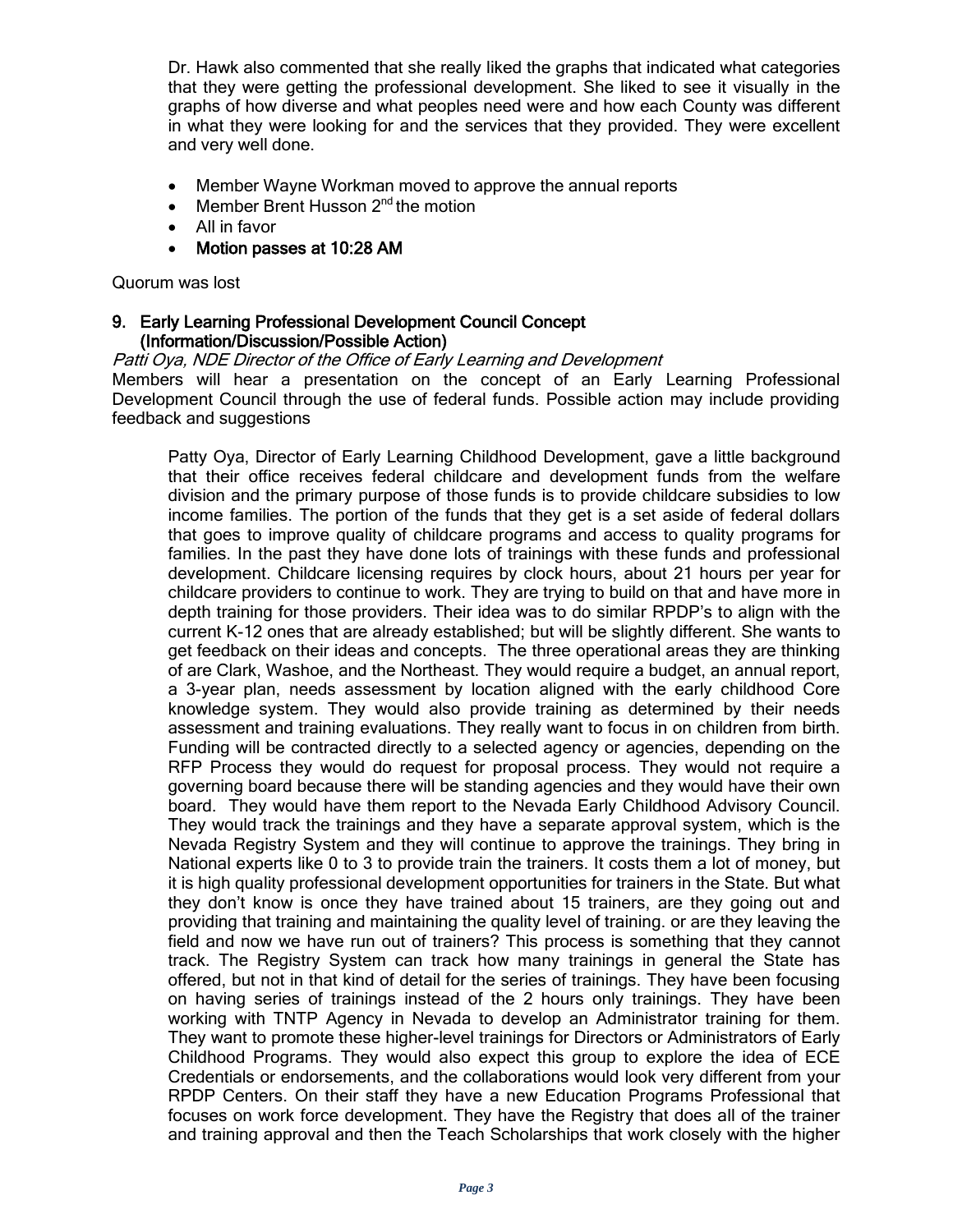Education community and Teacher Licensure, and those would be their collaborations that they would expect to see. Their next steps would be to finalize the funding that they would have available. They are looking at about two to two and half million. They will do an Request for Proposal (RFP) Process and they hoping to get it approved before the January Board of Education and do a two and half year contract. So that is their concept and plan and she wanted to present it and get ideas or any thoughts on the plan.

Member Husson brought up that Patty mentioned that they don't have a good way to track in depth the kind of trainings that happen. He asked if there is anything in the proposal that would address that.

Patty Oya responded that she works with a National Organization like 0 to 3 that came in to do a train the trainer. They did one series of training last year, one in the North, and one in the South, with 15 people in each training. That part is easy to track. But of those 15 people, how many trainings did they provide? How does she know that they are maintaining the quality level that they are expected to maintain? Then 0 to 3 wants to know if they should come back and provide more training? And she doesn't know if those trainers are even still out in the field. Those are the kinds of things that she is unable to track.

Dr. Hawk questioned about the Work Force Division and Pre K Work Force. What the difference is between them?

Patty Oya stated that in Early Childhood, when we talk about the system, we refer to the B3 system, which is birth to  $3<sup>rd</sup>$  grade. Transition between pre-kindergarten to kindergarten is often a place that gets neglected and kindergarten tends to be very separate but kindergarten and up should not really be separated from what's happening in our state pre-kindergarten programs or in our childcare center and it should be a seamless system from birth to  $3<sup>rd</sup>$  grade. They are finding that the workforce for childcare have different issues such as higher turnover rates and lower pay. State prekindergarten programs also have a teacher shortage. That workforce piece is a huge issue for them and the Professional Development that's needed. The alignment of approval processes and requirements is also a part of that. They have hired an EPP (Education Programs Professional) to look at those issues and help align those issues across the agency.

Dr. Hawk mentioned that in summary, the main concerns that Patty Oya has and that she wants support on is internal training tracking, how much infrastructure is already set up and has to be developed and coordination with other agencies.

Patty Oya mentioned that the other key point is the needs assessment piece. To have a handle on what people really need in terms of professional development opportunities. They are not expecting to have them develop a lot of new trainings, but to help coordinate.

Dr. Hawk added that one of the best forms of flattery is to replicate what someone else is doing well. The RPDP's surveying system is already a very good structure. Their information is already publicly posted and it would be a really good place to start. She suggested looking at how they are collecting data and how they are reporting. Narrow down your questions and then be able to go to them for help and support in the regions that you are.

Patty Oya said that she did meet with Kat and KellyLynn and did go through one of the previous reports and saw the way they monitor and evaluate the trainings. Then she said she would line it up with child outcomes. The only piece that she was not sure about is if there is an existing RPDP as a governing body that wanted to apply for their fee process,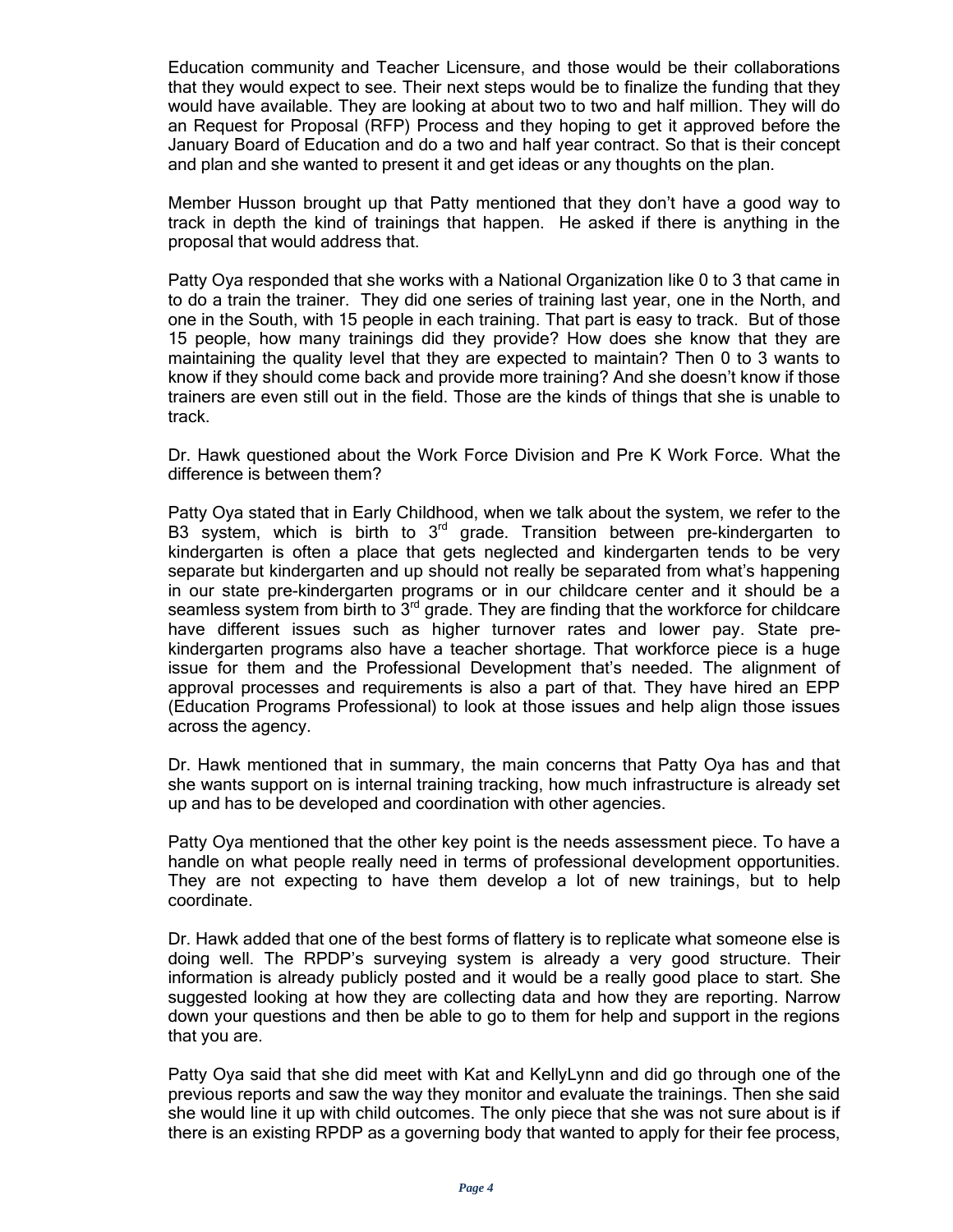if it was allowed or not. She will share and would like to see that alignment for birth to  $3<sup>rd</sup>$ grade.

#### 10. Presentation and Update on the NASA Leadership Institute (Information/Discussion)

Dr. Marjorie Conner, MMC Consulting, Inc., Nevada; Dr. Jeff Geihs; President, Nevada Association of School Administrators; KellyLynn Charles, NDE Education Programs Professional for Office of Educator Development and Support

Members will hear a final update on the 2019 NASA Leadership Institute. Possible action may include providing feedback and making recommendations regarding plans for the use of the FY20 Administrative Funds.

Dr. Jeff Geihs thanked Dr. Conner for leading this effort for the Nevada Association of School Administrators and all of the participants throughout the State. It was hectic but they put it together and got it off the ground. There were nearly 65 participants. The reviews from the participants were extraordinarily good. He said that they want to continue this work in the future, and if this would be approved at a later date, they already scheduled the Center for Educational Excellence (CEE) preceding or following the NASA Conferences in the fall and the spring. He then turned it over to Dr. Conner.

Dr. Conner thanked Jhone Ebert and Felicia Gonzales. She was very thankful for the funding and said they were very helpful. KellyLynn was very helpful as well. At the end of each of the 4 sessions of 2 full days each, co facilitators were able to go through Leadership action and procedures. They got back evaluations at the end of each day not at the end of each session. No negative responses from the evaluations. They had 63 people registered and 8 counties were represented. There were also 4 charter schools represented, 3 RPDP Representatives, 6 NASA board members, and 2 higher education representatives. Five Vendors or sponsors were also in attendance, such as NWEA, McGraw Hill, and Achieve 3000. The vendors liked so much what they were doing that they contributed to the receptions after hours. They had 8 people who have already promoted. The 8 people that were promoted said that what was given to them in the conference was incorporated in their interviews and in the plans that they have to incorporate it and put it in place in their new positions. The piece that was missing, that was discussed with KellyLynn, was the social and emotional piece; relationship building. The tentative plan for this next session would be sending out invitations to the participants from last year and invite them to attend that social and emotional relationship building piece that they did not do in last year's conference. Then also the participants from last year can connect with the new participants and that connects more educators in the state. She shared challenges that they faced this year, other than money. She said that RPDP wanted them to provide travel and lodging for all of the participants to stay in Nevada. Lodging was not so much a challenge, as places to stay in Nevada are fairly reasonable. Travel to get to and from Reno was very much higher than expected. One of the challenges they had was holding the line on those extra costs. Her suggestion for that challenge, should they receive funding again this year, would be limit the amount of reimbursement per person to a set amount. Some participants took their generosity and ran with it. Since the participants are getting all of the recertification hours, they should only get some reimbursement to defray some of the costs. The cost of a flight to and from Reno was well over \$600 every time. Another challenge also was venue location. Since they received the funds for this event in the  $11<sup>th</sup>$  hour, the challenge was where to hold the events. Mostly only hotels were available for the venue, which was very costly. This year, if the event was to be approved, they have researched venues that could possibly be free. For example, PBS, The Public Education Foundation or schools with large enough training rooms, as opposed to the hotels. They would like to do their first event in November, and they already found out that neither Switch nor The Public Education Foundation were available. Both of these venues are already booked for those dates in November. No money was set aside this year for project management. It took Dr. Conner about 3 days a week from October to July from her time to manage. There are participants to consider, their needs to consider, curriculum to put together, timing to work out, registration, multiple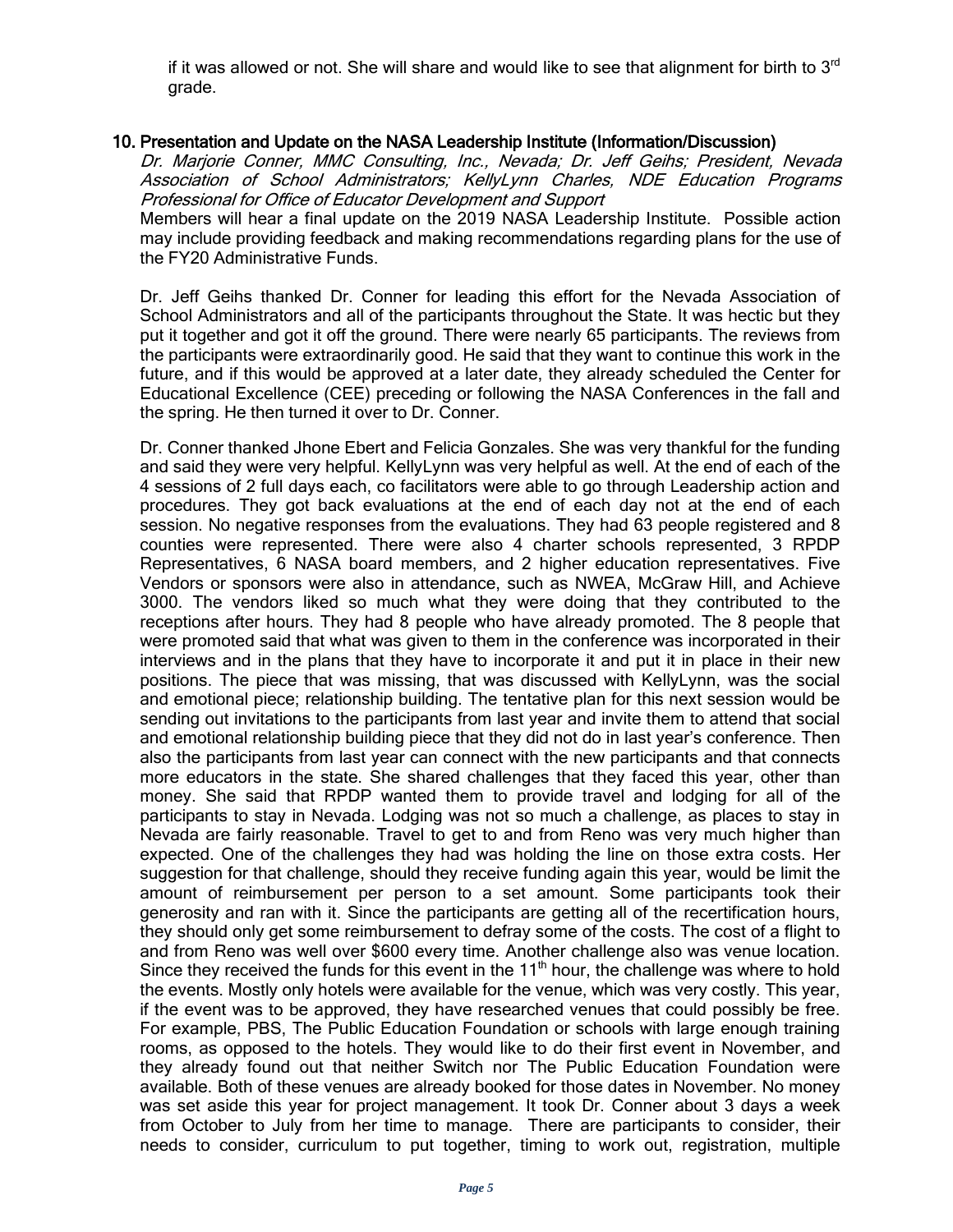questions from districts and participants to consider. She talked about getting possible clerical help this year. Dr. Geihs was able to hire clerical help last year for \$22 an hour. She worked an extra 10 hours a week and worked only on the CEE. That was a problem. Suggestions for next year would be to set an amount as a reimbursement, venues that are more cost effective, allowing for operational funding within the budget and possibly using some Title II funds for the social and emotional piece. She commented that when Dr. Gorman runs his leadership consortium on his own, he mostly gets people who are looking to be superintendents. That is not what they were looking to do. They were looking for people who were looking for promotional positions or for positions in the central office. This gave them a much richer mix of people with a wide variety of needs. They would like to increase the participants with funding available to 65. They started at 35 and then quickly went to 45 and then finally landed at 63. They would like to increase to at least 65. She worked on a tentative budget. For every 5 people that they add, it is an extra \$8,500. This includes the cost of the speakers, etc. With this, she said it was an amazing experience for everybody. They were very pleased that RPDP participated in this. They were very grateful. She asked that KellyLynn do a brief overview of what they were doing money wise.

KellyLynn Charles stated that they were able to work with their Title IIA coordinator to secure some additional funds and offset the travel costs and the increases. They built in an initial \$21,000 to the \$100,000 for the speakers and room locations. She got approval and is working on getting the last little bit of funds, which is about \$9,000 to cover the last little bit of the travel. It was a good blending of funds to help offset the travel costs.

Dr. Conner stated that the dates that they are hoping to consider are November 13, 14 and 15, 2019. This would be with the social/emotional piece and would be in conjunction with the Fall Conference for NASA and the same for the dates in June. This way people who have already traveled for the Training, can also participate in the Fall Conference for NASA in November as well as in June. The other dates would be February 6, 7 and 8, 2019 and June 17, 18 and 19, 2019. They would have 2 sessions in Las Vegas (November and February) and the June session will be up North. The reason they are going for 3 sessions this year instead of 4 is to minimize travel and also to cover a larger amount of content in the training.

Member Husson asked to confirm that the total budget for this is \$121,000?

KellyLynn Charles confirmed that yes, \$121,000 was the budget for this training, as well as an additional approximate \$9,500 from Title IIA funds for the last amount of travel expenses.

Member Husson asked if the intent this year was to stay within the \$121,000 and not have to use the extra \$9,000.

Dr. Conner confirmed that she has discussed with KellyLynn on using more Title IIA funds for the consultant fees to free up more of the original funds for the operational costs. This way they would not have to work outside the original budget. To go over the budget this past session was not their intention, it just happened that way due to costs that far exceeded what they had expected.

Member Husson asked for clarity as to some of the members taking advantage of their generosity. Did they book first class? Did they travel to other places? What was going on there?

Dr. Conner stated that they gave them everything. They gave them travel, lodging, a room to hold their work in, they provided them with the curriculum, they provided books for them at their cost and they had receptions for them. Some people became greedy with the generosity that was given to them. Here are some examples of how people took advantage. They had a participant who decided she wanted to leave early to go back home. She took an Uber from Lake Tahoe back to the Reno airport and wanted them to pay for that. They had a married couple that decided that they would each get their own room and separate rental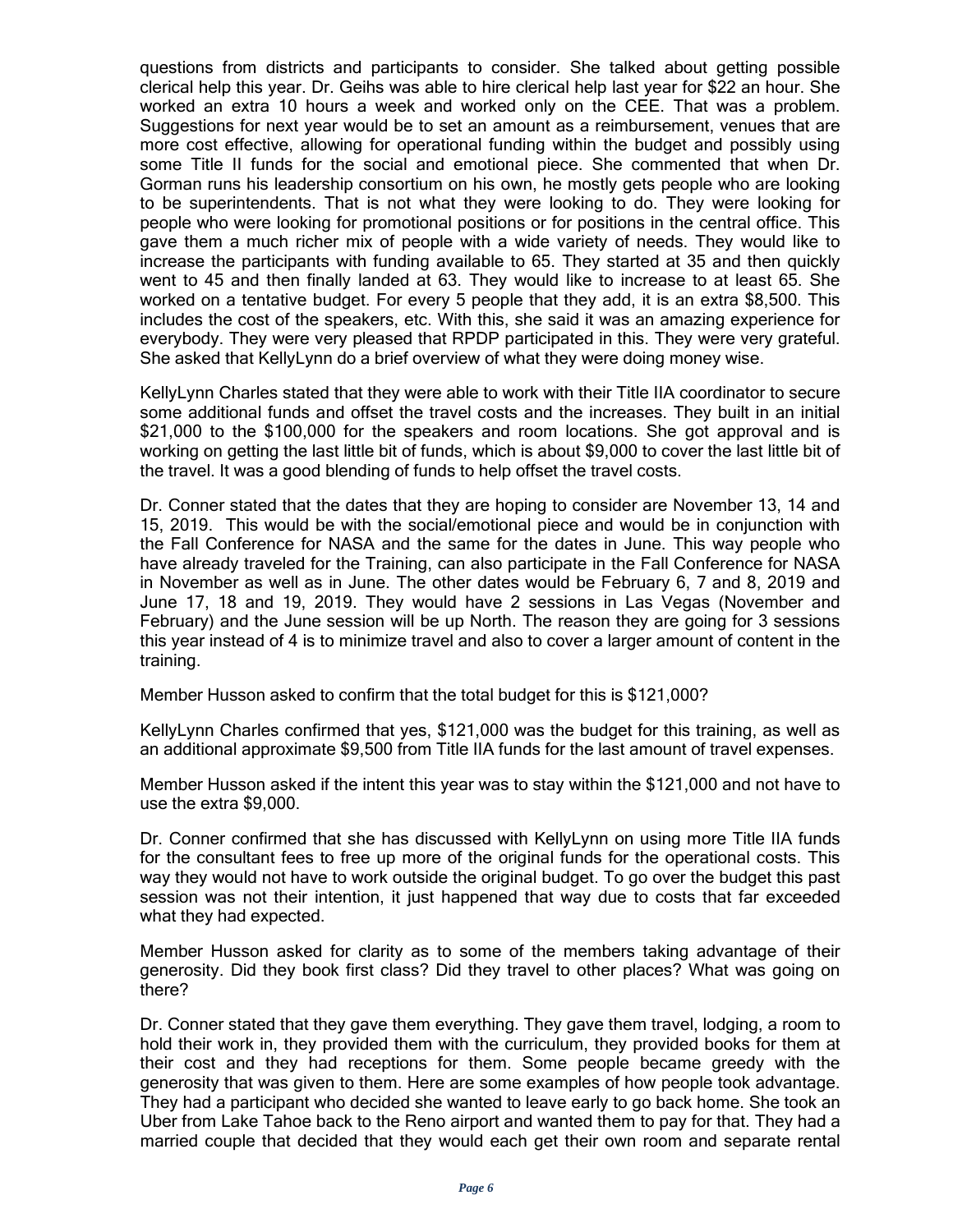cars, even though they were coming to the Conference together. They had people that made flight changes and wanted them to pay for those changes. They had people who wanted a rental car upgrade and wanted them to pay for the upgrade fee, the insurance fee, and the gas as well. They did not pay for any of these extra item charges, but it was very disappointing and they had some people very upset at them and took them on because they would not pay it.

Dr. Geihs thanked Dr. Conner for being so diligent in reviewing those records. Those were just some examples, but they were not prevalent. Most of the participants were not attempting to take advantage.

Member Husson mentioned that he travels quite a bit to Reno from Las Vegas and usually the round trip is about \$300-\$340. Where were these participants traveling from, were they coming from out of state? Is that why travel was more expensive?

Dr. Conner stated that yes; people were coming from other places other than Las Vegas. They were coming from Churchill, Nye, White Pine, Elko, Lander, and Washoe. They were not able to get any one-way flights for less than \$250. The minimum was \$500 per person, per time. Some people drove their own cars and at .58 cents a mile, those ran around \$650.00 for them to drive their own cars. It wasn't the hotels. They were able to get pretty decent priced accommodations. It was the travel that "ate them alive" cost wise.

Member Husson asked about the plan for limiting those costs next time.

Dr. Conner mentioned that their plan is \$400 per session. The \$400 per session would defray their cost. It would not cover all of their costs, but it would defray their costs. Not all 65 participants have to travel every time. This is one of the reasons that they will be having 2 sessions in Las Vegas and only 1 up North. It is less costly to travel to Las Vegas than up North. And also, most people come to Las Vegas as a little getaway while also attending the Conference, so they are more willing to absorb any extra costs. In their tentative budget, they have built in some money for travel hotels at kind of the same rate that they had before, 2 professional books, and a survey that they would like to have people take. This was not built in last time and this time it is built in the tentative budget along with printing as well, to keep it under that \$100,000.

Member Husson mentioned that there wouldn't be another meeting until October  $1<sup>st</sup>$ . \$100,000 is the limit by law, max and that cannot change. He said that he didn't think that anyone on the committee would not want to move forward. But that he couldn't speak for everyone. He said that we have to have a meeting and prove it. He stated that they can't approve anything today right?

Dr. Conner stated that they need to move forward with tentative plans, should they get the money again, they are not wanting to be strapped again like in the past with trying to arrange everything last minute. They have tentatively contacted venues, hotels, etc. to try and get good rates with the understanding that we would limit that cost to \$400 per person and that would simply be to defray costs. They need some ok go ahead and plan but we can't give you any money type feeling so they are not just spinning their wheels.

Member Husson stated that they couldn't give them any assurance. He mentioned that for him, he would vote to do it again. He was very happy how it all worked out. Sixty-three people got very valuable training and the 8 that got promoted and are using the training to help students and that was the idea behind why they did this in the first place. Thinking differently about how to provide professional development and connecting people to the profession. He thanked both Dr. Geihs and Dr. Conner for making it happen. He said that the vision was very blurry when the Committee said "do this" and they left a lot of it up to them, knowing that they were the professionals and knew how to get the job done. He supports it fully and would like for them to have more funding. He does not know where they could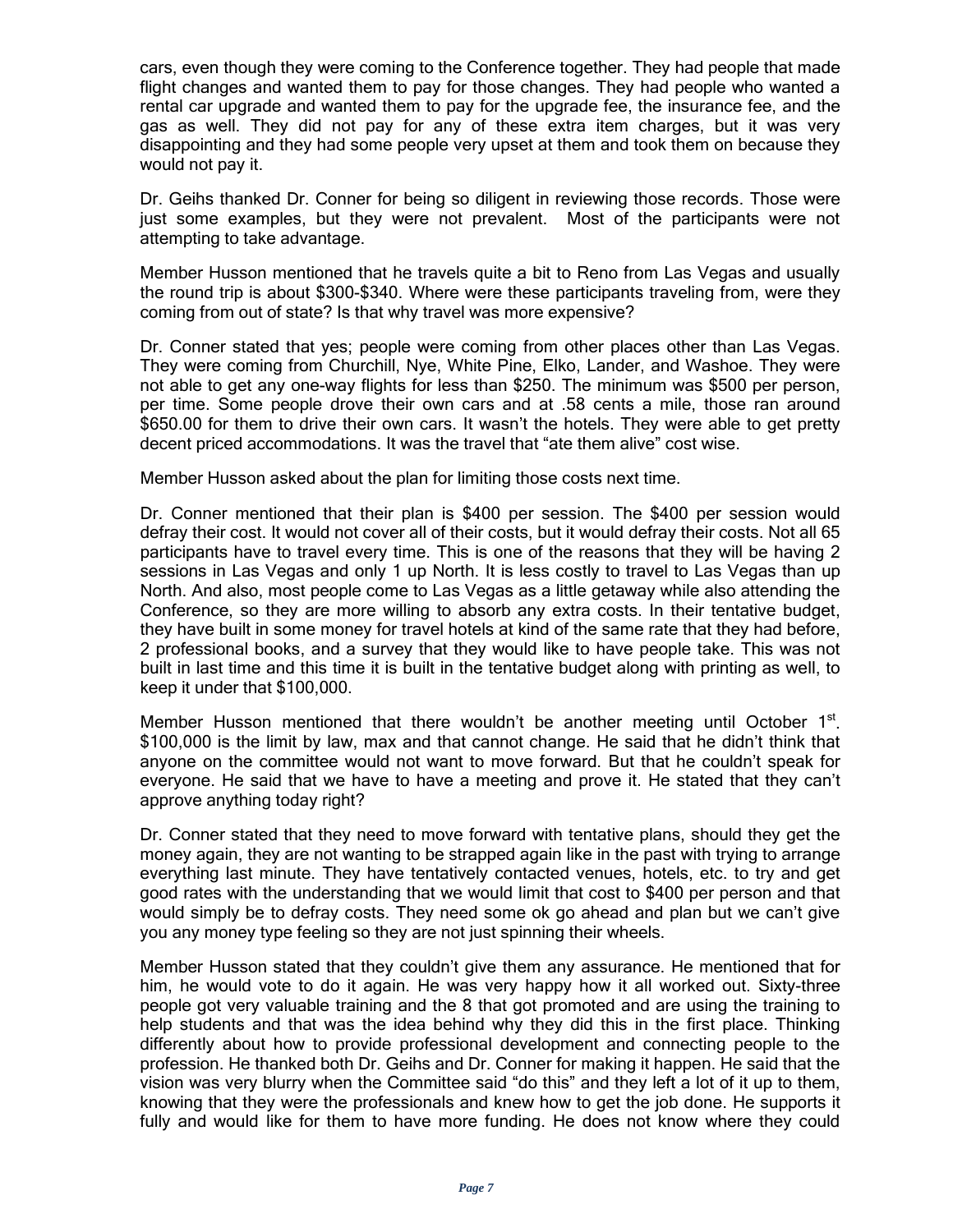possibly get more money but knowing that there is \$100,000 and it has to go for something like this, they could definitely count on his vote.

Dr. Hawk had a question on the \$400 limit per person. Is it a stipend or limit on the airfare?

Dr. Conner stated that they would still have participants turn in their receipts with a ceiling of \$400. This way they would have a record of how much each person was spending. When they paid for everything last time, it caused people to nitpick and they were upset that they did not get all of their expenses reimbursed. This way, they will know upfront that they have this limit to defray the costs of getting all of these hours. Then they are able to keep inside a budget.

Dr. Hawk stated that she agreed. With this limit, even if they are paying something, there seems to be a little more value to it, and respect in one's time. It's not a bad thing. She is not sure how many people it may deter. Depending on the cost, it shouldn't be much and it gives value to what they are doing, especially if they are getting credits for it.

Dr. Conner stated that until we try something different, we really won't have enough data to have answers to those questions about who it may deter or could it be cost prohibited for people who have to come from somewhere further. People coming from White Pine to Las Vegas it cost a lot more, some of those prices were \$800-\$900. However, those are the people who were very grateful for the training and everything we did for them. And we asked some people, if we hadn't paid for everything, would you still have come to the training and they said knowing what we know now about the training, we definitely would have paid for some of the costs and our own needs.

Dr. Hawk questioned would it be possible to look at the different areas that people will be coming from and maybe do a budget to help lower costs based on the area they are traveling from and level the stipends out based on that?

Dr. Conner stated, yes, they can absolutely do that. They can level out the reimbursement based upon how much more it will cost you and adjust a little bit that way. That is very possible.

Member Husson was curious to know how many participants they could get if they had an unlimited budget. How many people need this training and how many are out there that haven't got it but need it?

Dr. Geihs stated that they did not take everybody. He asked Dr. Conner if she recalls how many people they had to turn down.

Dr. Conner stated that they had 86 people apply and they turned down about 20. Some people wanted to be added on and another 15 people wanted to participate.

Dr. Geihs stated that close to 100 people to answer your question. And that they had put it out about 3 weeks prior to the first session.

Member Husson stated that they had about 100 interested. How many people, based on your understanding of the State, should have been interested? How many people need this training?

Dr. Geihs stated that he would say probably thousands would benefit from this high level of professional development. He mentioned that he had personally gone through Dr. Gorman's Superintendent's Academy in 2016. They had the discussion they wanted to differentiate it because not everyone wants to be a Superintendent, so it's about Leadership. Thousands would benefit from the high level of Professional Development that occurs. It's all in the best interest of kids. It's all about you being the best you can be so in whatever role you are in, you can serve kids and improve achievement best. That's our mission. No other State is able to offer this to this level. Thousands of people would benefit, no matter the level you are in,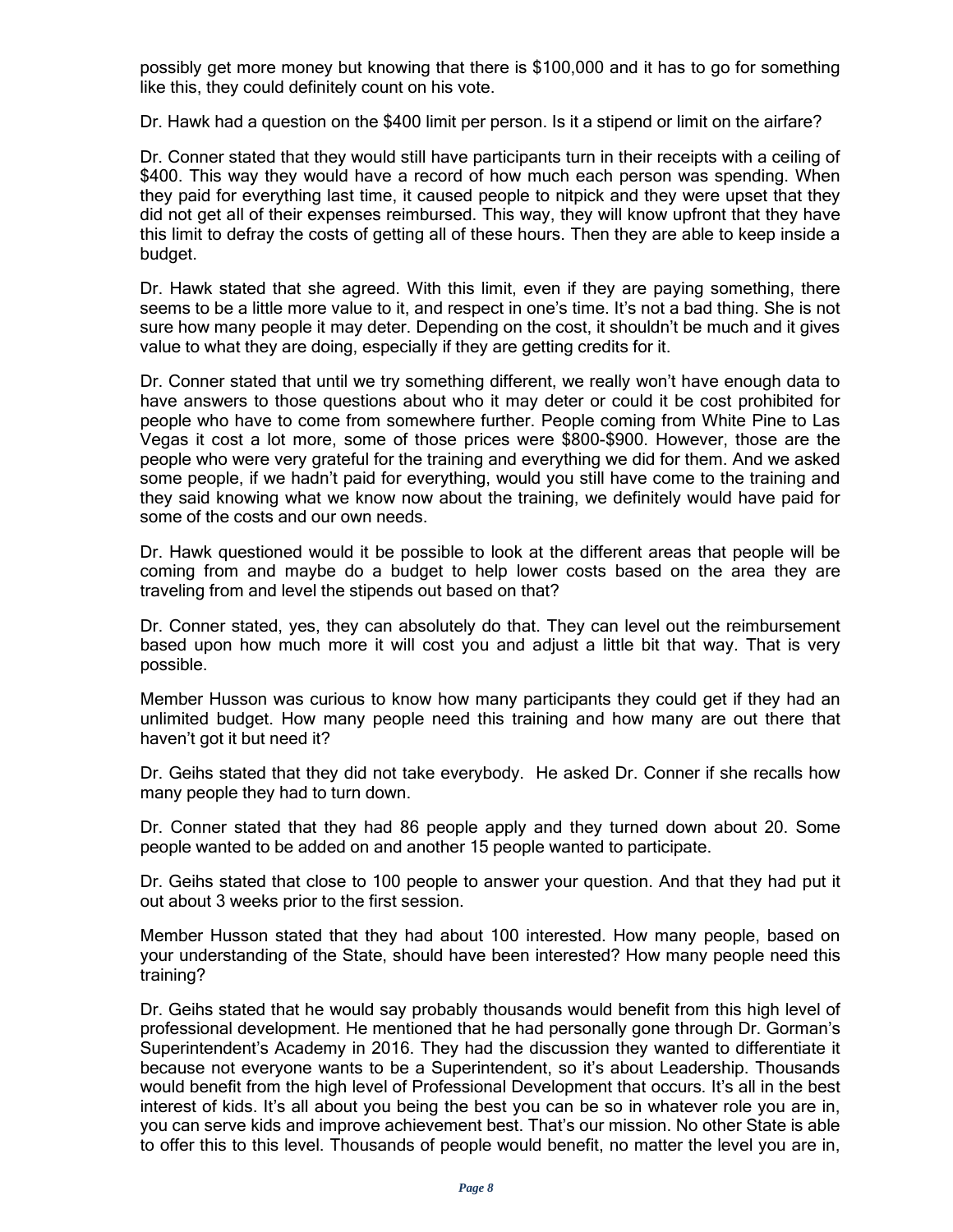not only for the comradery that you are developing there, but also from the content of the training.

Member Husson asked what it would look like to offer it more broadly and develop some sort of budget for that. A suggestion he made would be maybe to do a traveling show where they did it in every County over the course of a couple of years. His goal would be to get everybody who needs it, the training and offer it to a broader audience. If people need this training to make our schools get better, then we need to think bigger. Maybe at the next meeting, have a game plan as to what that might look like and how you might expand this. His idea was maybe to have Industry groups supported by vendors because they pay the majority of the costs for these kinds of events. He wants to see this expand and knows that they will do it right. He mentioned that he knew that he was asking them to do a little more work, but if they could come back with a plan on something like that, that would be very interesting to him.

Dr. Geihs agreed with what Member Husson was suggesting. He stated that what Member Husson was suggesting is outstanding. There is nothing inappropriate about it, for a State Association to solicit that kind of partnership from Vendors. It would be inappropriate for individuals that are working in School Districts to take it, but nothing inappropriate for vendors/partners to work with a State Association. That would be all right to do. As a matter of fact, other Superintendent Academy's and Leadership Academy's all over the nation often have vendors/partners around the table that are there in partnership and are also participants in the work. Dr. Geihs stated that they would definitely do that.

Member Husson stated for them not to necessarily limit it to that either, that was just one idea to help defray costs. There could be other sources of funding as well that can be used. If Title II is appropriate to use; I know many dollars are usually spoken for.

Member Workman stated that he was conflicted. He had heard the feedback that this training was absolutely outstanding. But he heard the point being made that it impacted 63 individuals and that we have thousands that need to benefit from this training. If we continue with this delivery model of bringing the participants to the training, it will take years and years for everyone who needs the training, trained. His concern continues to be the limited number of participants who are able to do this. In today's day and age and with our technology today and with the ability to video cast, it is strange to him that they are not able to have hundreds of participants in each session. Perhaps staff is divided up and they are facilitating in 3 or 4 separate areas across the State, but live sessions are still being run. He stated that perhaps they can bring the training and reduce all those costs, get a few more facilitators and do the training across the State. Where he says he is conflicted is because he believes that this training is essential for all of administrators. He states that if we are not spending the \$100,000 on ALL the administrators in Nevada, in his mind, to have only 63 people per year benefit from this money that is designated for all Administrators, just doesn't seem like the right way that we should be appropriating this money. So in full transparency he stated that if this same model is proposed, he will again be a descending vote for it, simply for the fact that they are not reaching enough administrators. The old model that was used where the money was divided up among the Districts, as a Superintendent, he knew exactly what his Administrators needed and the money that came to him from this \$100,000, he was able to tailor to the training for his Administrators and his School District. So he knew that they were being reached with the training that they needed because he was there as the needs assessment. Unless they can find a way to impact many more Administrators, he has a hard time spending this \$100,000 this way. He just wanted to be upfront about that, so that they knew where he was coming from. He stated that he might be way off base from everybody else on this council, but that is still his big concern. He also believes that there may be a discrepancy or a question in the application process. He said he knew that he personally signed at least 2 applications and it was mentioned that there was somebody selected from every County that had an application, so there may be some trouble with the application process as well. So again, he just wanted to be upfront and transparent with that.